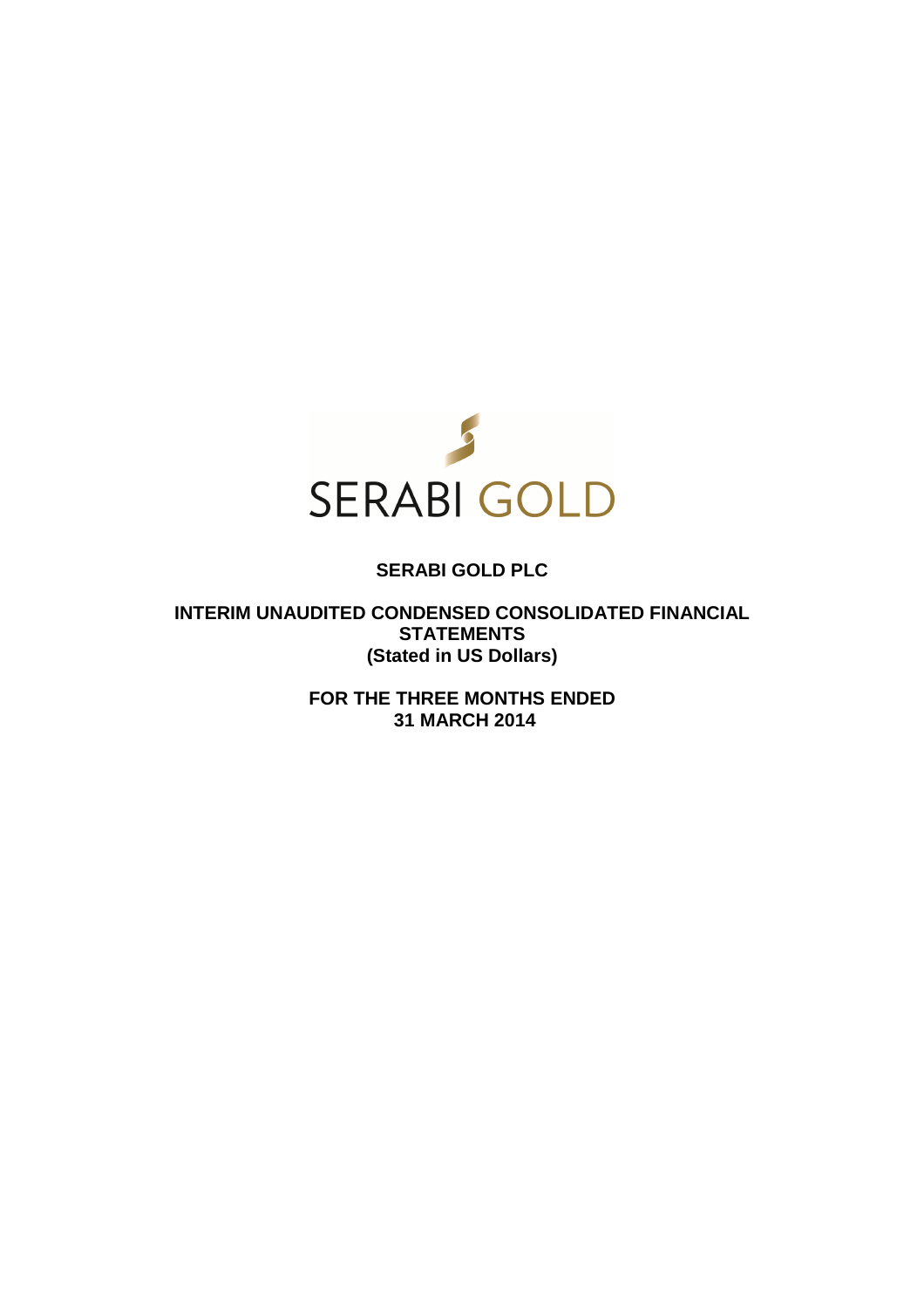# **SERABI GOLD PLC Condensed Consolidated Statements of Comprehensive Income**

|                                                                     |              | For the three months ended<br>31 March |             |
|---------------------------------------------------------------------|--------------|----------------------------------------|-------------|
|                                                                     |              | 2014                                   | 2013        |
| (expressed in US\$)                                                 | <b>Notes</b> | (unaudited)                            | (unaudited) |
| <b>CONTINUING OPERATIONS</b>                                        |              |                                        |             |
| <b>Revenue</b>                                                      |              |                                        |             |
| Operating expenses                                                  |              |                                        |             |
| <b>Gross loss</b>                                                   |              |                                        |             |
| Administration expenses                                             |              | (911, 979)                             | (908, 753)  |
| Share based payments                                                |              | (29, 587)                              | (47, 846)   |
| Depreciation of plant and equipment                                 |              | (125, 983)                             | (107, 667)  |
| <b>Operating loss</b>                                               |              | (1,067,549)                            | (1,064,266) |
| Foreign exchange loss                                               |              | (9,918)                                | (255, 218)  |
| Finance expense                                                     |              | (180, 154)                             | (42, 499)   |
| Finance income                                                      |              |                                        | 2,757       |
| Loss before taxation                                                |              | (1, 257, 621)                          | (1,359,226) |
| Income tax expense                                                  |              |                                        |             |
| Loss for the period from continuing<br>operations <sup>(1)(2)</sup> |              | (1, 257, 621)                          | (1,359,226) |
| Other comprehensive income (net of tax)                             |              |                                        |             |
| Exchange differences on translating foreign<br>operations           |              | 1,920,750                              | 609,475     |
| Total comprehensive profit/(loss) for the<br>period <sup>(2)</sup>  |              | 663,129                                | (749, 751)  |
| Loss per ordinary share (basic and diluted) <sup>(1)</sup>          | 3            | (0.24c)                                | (0.43c)     |

(1) All revenue and expenses arise from continuing operations.

(2) The Group has no non-controlling interests and all losses are attributable to the equity holders of the Parent Company.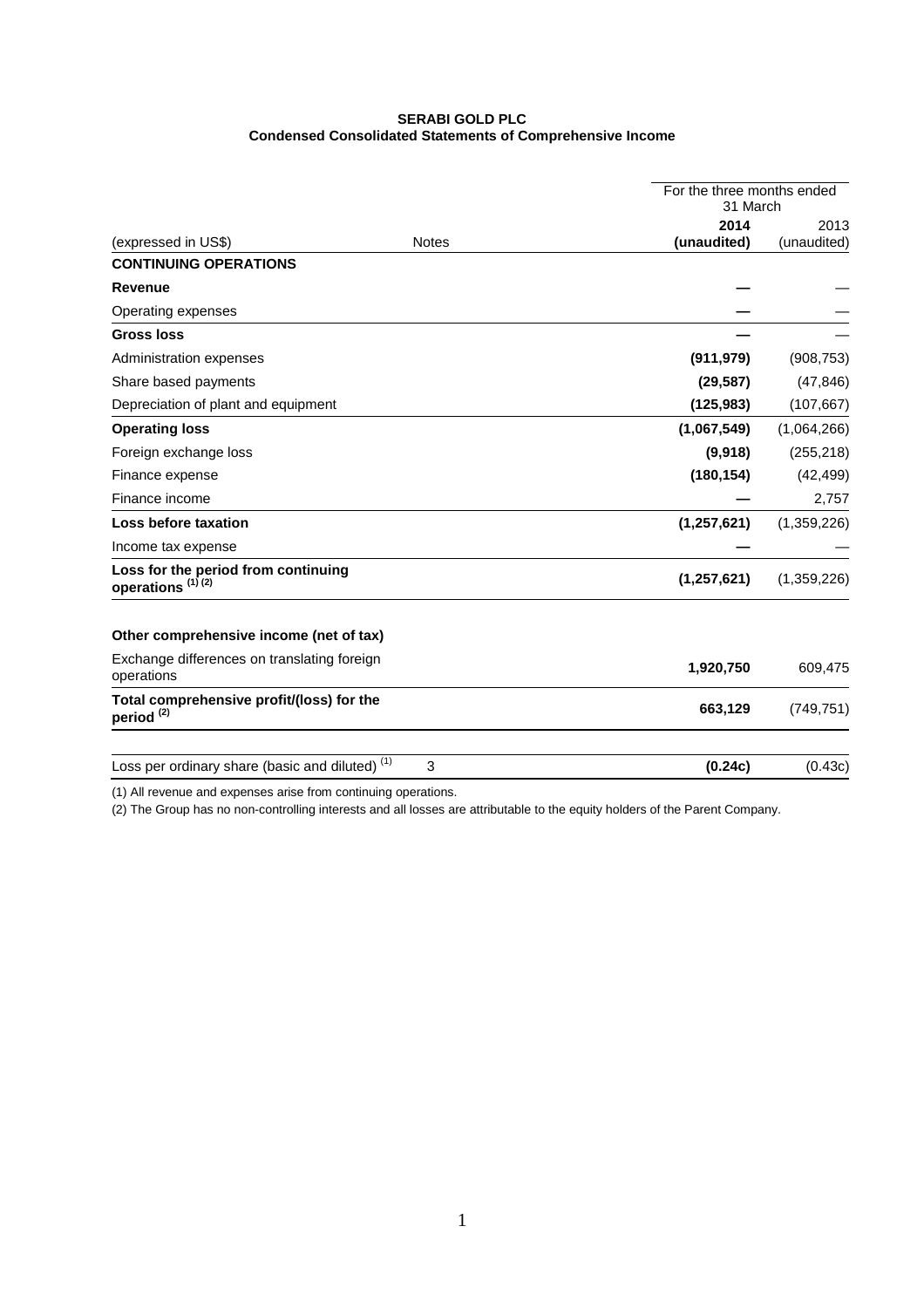# **SERABI GOLD PLC Condensed Consolidated Balance Sheets**

|                                              |              | As at        | As at          | As at          |
|----------------------------------------------|--------------|--------------|----------------|----------------|
|                                              |              | 31 March     | 31 March       | 31 December    |
|                                              |              | 2014         | 2013           | 2013           |
| (expressed in US\$)                          | <b>Notes</b> | (unaudited)  | (unaudited)    | (audited)      |
| <b>Non-current assets</b>                    |              |              |                |                |
| Deferred exploration costs                   | 5            | 25,607,411   | 17,696,480     | 24,659,003     |
| Property, plant and equipment                | 6            | 38,549,235   | 29,187,365     | 36,008,318     |
| <b>Total non-current assets</b>              |              | 64,156,646   | 46,883,845     | 60,667,321     |
| <b>Current assets</b>                        |              |              |                |                |
| Inventories                                  | 7            | 5,858,849    | 795,485        | 3,890,880      |
| Trade and other receivables                  |              | 733,899      | 182,018        | 75,977         |
| Prepayments and accrued income               |              | 1,745,676    | 681,188        | 1,264,654      |
| Cash and cash equivalents                    |              | 11,616,470   | 20,222,386     | 3,789,263      |
| <b>Total current assets</b>                  |              | 19,954,894   | 21,881,077     | 9,020,774      |
| <b>Current liabilities</b>                   |              |              |                |                |
| Trade and other payables                     |              | 3,003,401    | 2,295,152      | 2,871,546      |
| Interest bearing liabilities                 |              | 1,016,770    |                | 3,790,363      |
| Accruals                                     |              | 276,800      | 408,540        | 266,924        |
| <b>Total current liabilities</b>             |              | 4,296,971    | 2,703,692      | 6,928,833      |
| <b>Net current assets</b>                    |              | 15,657,923   | 19,177,385     | 2,091,941      |
| <b>Total assets less current liabilities</b> |              | 79,814,569   | 66,061,230     | 62,759,262     |
| <b>Non-current liabilities</b>               |              |              |                |                |
| Trade and other payables                     |              | 424,768      | 131,230        | 410,330        |
| Provisions                                   |              | 1,532,760    | 1,635,873      | 1,480,665      |
| Interest bearing liabilities                 |              | 681,854      | 386,729        | 833,560        |
| <b>Total non-current liabilities</b>         |              | 2,639,382    | 2,153,832      | 2,724,555      |
| <b>Net assets</b>                            |              | 77, 175, 187 | 63,907,398     | 60,034,707     |
|                                              |              |              |                |                |
| <b>Equity</b>                                |              |              |                |                |
| Share capital                                | 11           | 61,668,212   | 52,773,993     | 60,003,212     |
| Share premium reserve                        |              | 69,041,915   | 54,083,565     | 54,479,151     |
| Option reserve                               |              | 2,360,376    | 2,069,189      | 2,330,789      |
| Other reserves                               |              | 1,009,076    | 427,615        | 789,076        |
| Translation reserve                          |              | (8,850,423)  | (3,996,836)    | (10, 771, 173) |
| <b>Accumulated losses</b>                    |              | (48,053,969) | (41, 450, 128) | (46, 796, 348) |
| <b>Equity shareholders' funds</b>            |              | 77, 175, 187 | 63,907,398     | 60,034,707     |

The interim financial information has not been audited and does not constitute statutory accounts as defined in Section 434 of the Companies Act 2006. Whilst the financial information included in this announcement has been compiled in accordance with International Financial Reporting Standards ("IFRS") this announcement itself does not contain sufficient financial information to comply with IFRS. The Group statutory accounts for the year ended 31 December 2013 prepared under IFRS as adopted in the EU and with IFRS and their interpretations adopted by the International Accounting Standards Board will be filed with the Registrar of Companies following their adoption by shareholders at the next Annual General Meeting. The auditor's report on these accounts was unqualified but did contain an Emphasis of Matter with respect to the Company and the Group regarding Going Concern and the future availability of project finance. The auditor's report did not contain a statement under Section 498 (2) or 498 (3) of the Companies Act 2006.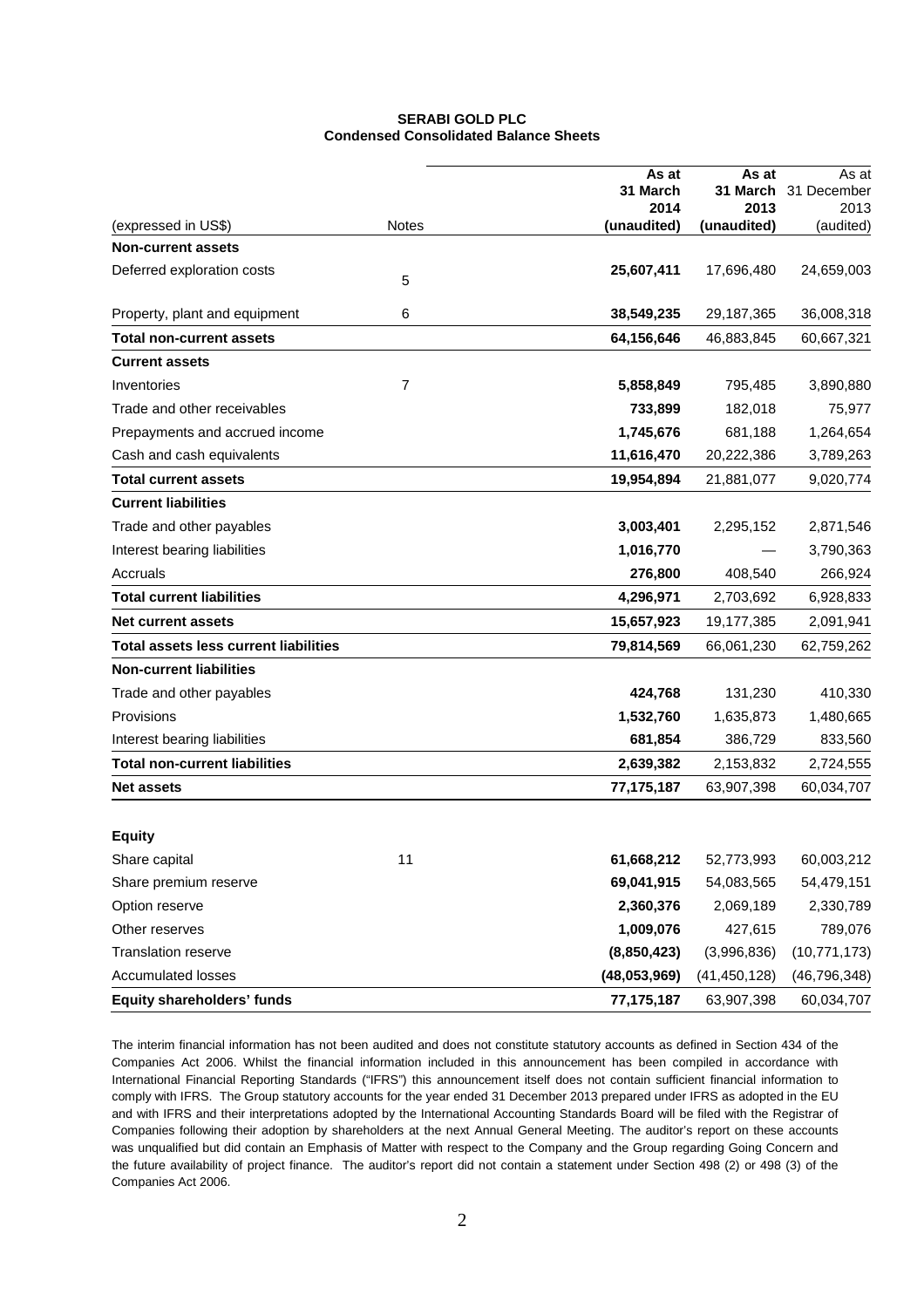# **SERABI GOLD PLC Condensed Consolidated Statements of Changes in Shareholders' Equity**

| (expressed in US\$)                                               |                  |                  |                 |                           |                        |                       |                     |
|-------------------------------------------------------------------|------------------|------------------|-----------------|---------------------------|------------------------|-----------------------|---------------------|
| (unaudited)                                                       | Share<br>capital | Share<br>premium | Share<br>option | Other<br>reserve reserves | Translation<br>reserve | Accumulated<br>losses | <b>Total equity</b> |
| <b>Equity shareholders'</b><br>funds at 31 December<br>2012       | 31,416,993       | 50,182,624       | 2,019,782       | 780,028                   | (4,606,311)            | (40, 532, 115)        | 39,261,001          |
| Foreign currency<br>adjustments                                   |                  |                  |                 |                           | 609,475                |                       | 609,475             |
| Loss for the period                                               |                  |                  |                 |                           |                        | (1,359,226)           | (1,359,226)         |
| Total comprehensive<br>income for the period                      |                  |                  |                 |                           | 609,475                | (1,359,226)           | (749, 751)          |
| Issue of new ordinary<br>shares for cash                          | 21,357,000       | 4,182,600        |                 | 88,800                    |                        |                       | 25,628,400          |
| Costs associated with<br>issue of new ordinary<br>shares for cash |                  | (281, 659)       |                 |                           |                        |                       | (281, 659)          |
| Warrants lapsed in period                                         |                  | 441,213          |                 | (441, 213)                |                        |                       |                     |
| Share option expense                                              |                  |                  | 49,407          |                           |                        |                       | 49,407              |
| <b>Equity shareholders'</b><br>funds at 31 March 2013             | 52,773,993       | 54,524,778       | 2,069,189       | 427,615                   | (3,996,836)            | (41, 891, 341)        | 63,907,398          |
| Foreign currency<br>adjustments                                   |                  |                  |                 |                           | (6,774,337)            |                       | (6,774,337)         |
| Loss for the period                                               |                  |                  |                 |                           |                        | (4,905,007)           | (4,905,007)         |
| Total comprehensive<br>income for the period                      |                  |                  |                 |                           | (6,774,337)            | (4,905,007)           | (11, 679, 344)      |
| Issue of new ordinary<br>shares for acquisition                   | 7,229,219        |                  |                 | 361,461                   |                        |                       | 7,590,680           |
| Costs associated with<br>issue of new ordinary<br>shares for cash |                  | (45, 627)        |                 |                           |                        |                       | (45, 627)           |
| Share option expense                                              |                  |                  | 261,600         |                           |                        |                       | 261,600             |
| <b>Equity shareholders'</b><br>funds at 31 December<br>2013       | 60,003,212       | 54,479,151       | 2,330,789       |                           | 789,076 (10,771,173)   | (46, 796, 348)        | 60,034,707          |
| Foreign currency<br>adjustments                                   |                  |                  |                 |                           | 1,920,750              |                       | 1,920,750           |
| Loss for the period                                               |                  |                  |                 |                           |                        | (1, 257, 621)         | (1, 257, 621)       |
| Total comprehensive<br>income for the period                      |                  |                  |                 |                           | 1,920,750              | (1, 257, 621)         | 663,129             |
| Issue of new ordinary<br>shares for cash                          | 1,665,000        | 14,765,000       |                 | 220,000                   |                        |                       | 16,650,000          |
| Costs associated with<br>issue of new ordinary<br>shares for cash |                  | (202, 236)       |                 |                           |                        |                       | (202, 236)          |
| Share option expense                                              |                  |                  | 29,587          |                           |                        |                       | 29,587              |
| <b>Equity shareholders'</b><br>funds at 31 March<br>2014          | 61,668,212       | 69,041,915       | 2,360,376       | 1,009,076                 | (8,850,423)            | (48,053,969)          | 77,175,187          |

(1) Other reserves comprise a merger reserve of US\$361,461 (2013: US\$ 361,461), a warrant reserve of US\$386,733 (2013 : US\$166,733) and initial value for the equity component of the convertible loan stock of US\$260,882 (2013 : US\$ 260,882).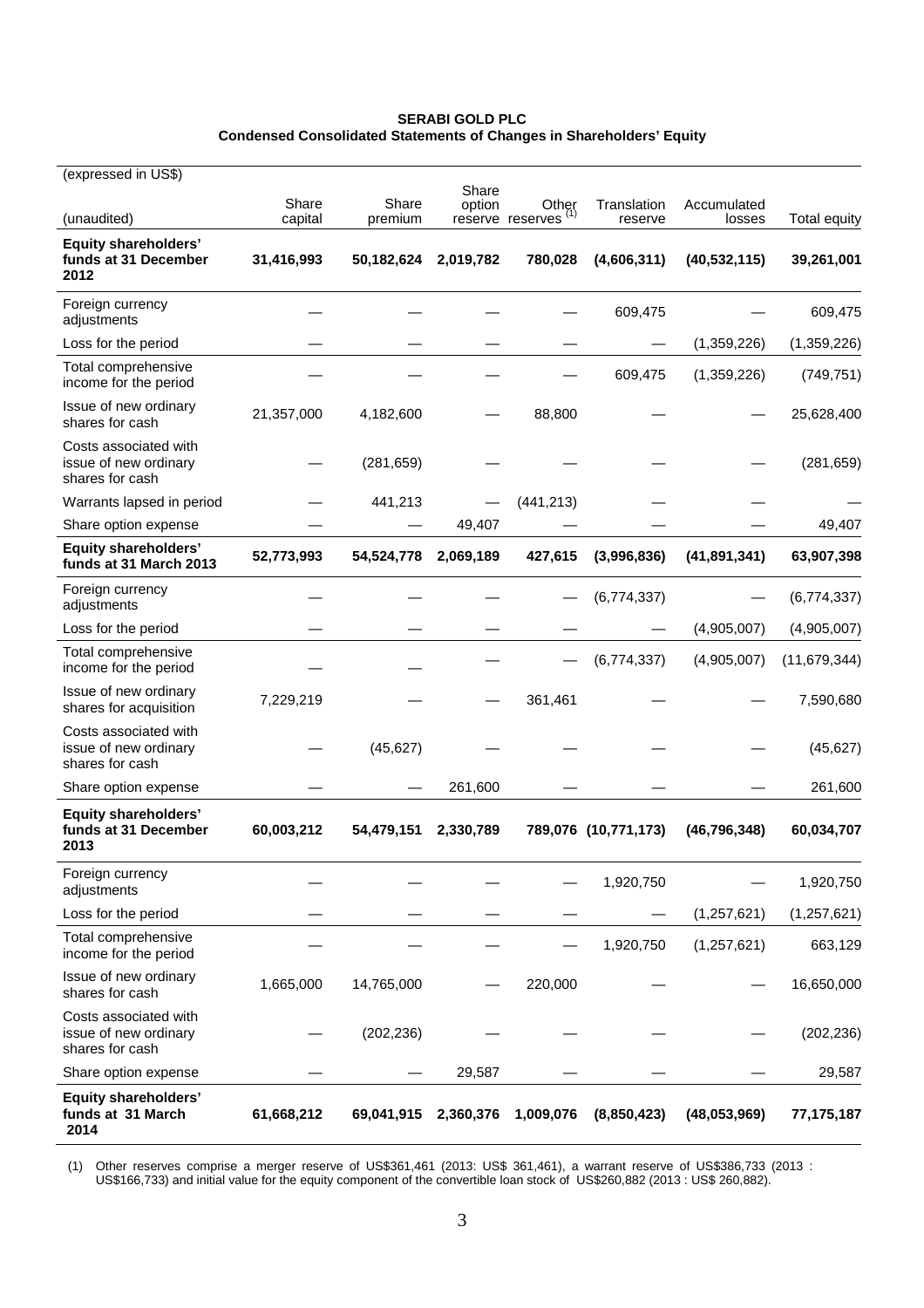# **SERABI GOLD PLC Condensed Consolidated Cash Flow Statements**

|                                                                                                                                                     | For the three months<br>ended<br>31 March |                           |
|-----------------------------------------------------------------------------------------------------------------------------------------------------|-------------------------------------------|---------------------------|
| (expressed in US\$)                                                                                                                                 | 2014<br>(unaudited)                       | 2013<br>(unaudited)       |
| <b>Operating activities</b>                                                                                                                         |                                           |                           |
| <b>Operating loss</b>                                                                                                                               | (1,067,549)                               | (1,064,266)               |
| Depreciation – plant, equipment and mining<br>properties                                                                                            | 125,983                                   | 107,667                   |
| Option costs                                                                                                                                        | 29,587                                    | 47,846                    |
| Interest paid                                                                                                                                       | (159, 907)                                | (107, 605)                |
| Foreign exchange                                                                                                                                    | 152,448                                   | (305, 314)                |
| <b>Changes in working capital</b>                                                                                                                   |                                           |                           |
| Increase in inventories                                                                                                                             | (1,757,207)                               | (61, 587)                 |
| Increase in receivables, prepayments and accrued<br>income                                                                                          | (1,058,545)                               | (166, 936)                |
| Increase/(decrease) in payables, accruals and<br>provisions                                                                                         | 52,638                                    | 423,347                   |
| Net cash outflow from operations                                                                                                                    | (3,682,552)                               | (1, 126, 848)             |
| <b>Investing activities</b><br>Purchase of property, plant and equipment and<br>projects in construction<br>Exploration and development expenditure | (1,633,902)<br>(374, 959)                 | (2,079,391)<br>(111, 137) |
| Interest received                                                                                                                                   |                                           | 2,757                     |
| Net cash outflow on investing activities                                                                                                            | (2,008,861)                               | (2, 187, 771)             |
| <b>Financing activities</b>                                                                                                                         |                                           |                           |
| Issue of ordinary share capital                                                                                                                     | 16,650,000                                | 25,628,400                |
| Draw-down of short-term loan facility                                                                                                               | 2,750,000                                 |                           |
| Repayment of short-term loan                                                                                                                        | (5,500,000)                               | (4,500,000)               |
| Payment of share issue costs                                                                                                                        | (202, 236)                                | (281, 659)                |
| Payment of finance lease liabilities                                                                                                                | (145, 800)                                |                           |
| Net cash inflow from financing activities                                                                                                           | 13,551,964                                | 20,846,741                |
| Net increase in cash and cash equivalents                                                                                                           | 7,860,551                                 | 17,532,122                |
| Cash and cash equivalents at beginning of period                                                                                                    | 3,789,263                                 | 2,582,046                 |
| Exchange difference on cash                                                                                                                         | (33, 344)                                 | 108,218                   |
| Cash and cash equivalents at end of period                                                                                                          | 11,616,470                                | 20,222,386                |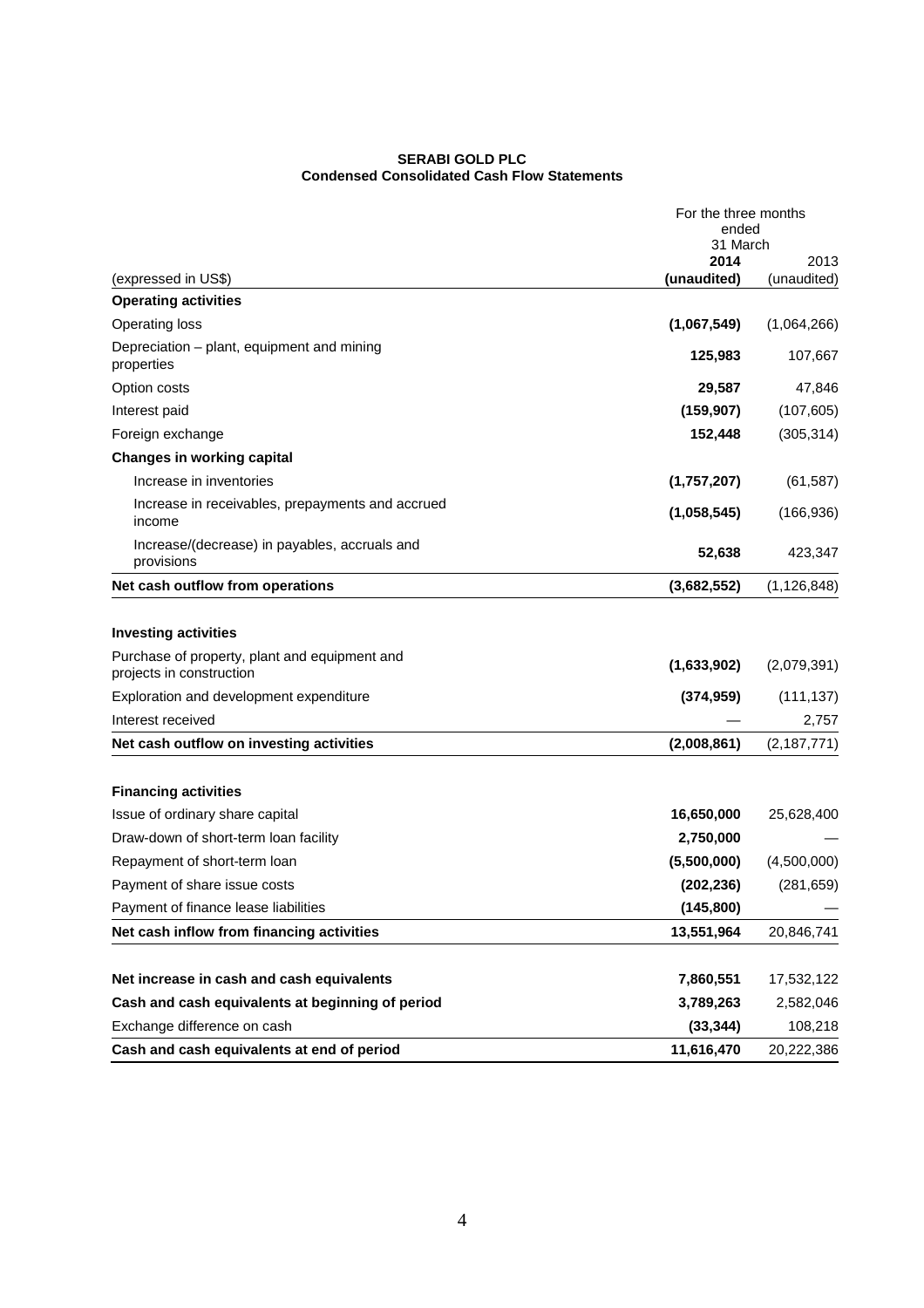# **SERABI GOLD PLC**

#### **Report and condensed consolidated financial statements for the three month period ended 31 March 2014**

#### **Notes to the Condensed Consolidated Financial Statements**

### **1. Basis of preparation**

These interim accounts are for the three month period ended 31 March 2014. Comparative information has been provided for the unaudited three month period ended 31 March 2013 and, where applicable, the audited twelve month period from 1 January 2013 to 31 December 2013.

The accounts for the periods have been prepared in accordance with International Accounting Standard 34 "Interim Financial Reporting" and the accounting policies are consistent with those of the annual financial statements for the year ended 31 December 2013 and those envisaged for the financial statements for the year ending 31 December 2014. The Group has not adopted any standards or interpretation in advance of the required implementation dates. It is not anticipated that the adoption in the future of the new or revised standards or interpretations that have been issued by the International Accounting Standards Board will have a material impact on the Group's earnings or shareholders' funds.

### **(i) Going concern and availability of project finance**

The Company commenced gold production operations at the Palito Mine at the start of 2014 having completed the first phase construction of the gold recovery plant in December 2013. The operations during the quarter have been in a re-commissioning and ramp-up phase and the Company has yet to declare Commercial Production having been attained. There are, however, risks associated with the commencement of any new mining and processing operation whereby unforeseen technical and logistical events result in additional time being required for commissioning or additional costs needing to be incurred, giving rise to the possibility that additional working capital may be required to fund these delays or additional capital requirements.

On 3 March 2014 the Company completed a share placement raising gross proceeds of UK£10 million which provided additional working capital to the Company during the start–up phase of production at Palito and also to fund the initial development and further evaluation of the Sao Chico gold project.

The Directors anticipate that, whilst the Company may seek to raise further finance in the future, it now has access to sufficient funding for its immediate needs. The Company expects to have sufficient cash flow from its forecast production to finance its on-going operational requirements and to, at least in part, fund exploration and development activity on its other gold properties. It will seek to raise debt finance where possible to finance further capital development of its projects taking due consideration of the ability of the Company to satisfy the obligations and undertakings that would be imposed in connection with such borrowings. Should additional working capital be required the Directors consider that further sources of finance could be secured within the required timescale. On this basis the Directors have therefore concluded that it is appropriate to prepare the financial statements on a going concern basis. However there is no certainty that such additional funds either for working capital or for future capital developments will be forthcoming. These financial statements do not reflect the adjustments to carrying values of assets and liabilities and the reported expenses and balance sheet classifications that would be necessary should the going concern assumption be inappropriate. These adjustments could be material.

# **(ii) Impairment**

The Directors have undertaken a review of the carrying value of the mining and exploration assets of the Group having given particular consideration to the independently produced, NI 43-101 compliant, Preliminary Economic Assessment published in June 2012 for the Palito Mine, the current operational status of Palito, the latest internally generated operational short and long term plans and the potential risks and implications of starting up any gold mine. As part of this review they have assessed the value of the existing Palito Mine asset on the basis of the projected value in use that could be expected based on the Company's current operational forecasts. The carrying values of assets have not been adjusted to reflect a failure to raise sufficient funds, not achieving the projected levels of operation or that, if a sale transaction was undertaken, the proceeds may not realise the value as stated in the accounts.

### **(iii) Inventories**

Inventories are valued at the lower of cost and net realisable value. Inventory of mined ore, material that is in process and unsold inventory of gold and other materials awaiting sale are valued on the basis of the direct costs involved in bringing the inventory to its current form and as the company considers appropriate, attributable site overhead costs.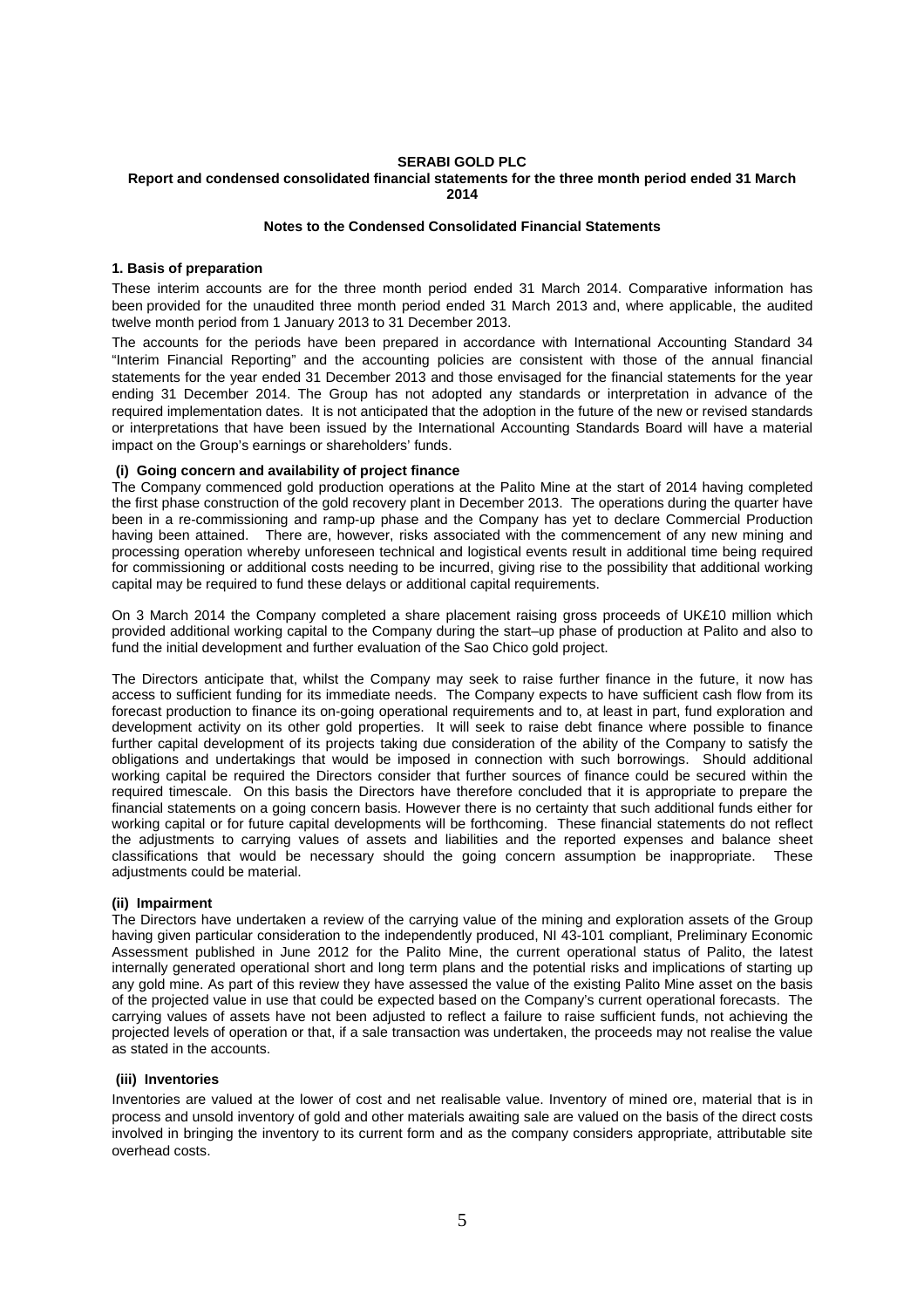### **(iv) Property, plant and equipment**

Property, plant and equipment are depreciated over their estimated useful lives.

# **(v) Mining property and assets in construction**

The Group commenced Commercial Production at the Palito mine effective 1 October 2006. Prior to this date all revenues and operating costs were capitalised as part of the development costs of the mine. Effective from 1 October 2006 the accumulated development costs of the mine were re-classified as Mining Property with this cost being amortised over the anticipated life of the mine on a unit of production basis. Since December 2008 the underground mine had been on care and maintenance and with no depletion of the reserves and resources attributable to the mine, no amortization charge has been recorded since that date.

Costs incurred since October 2012 related to work on the remediation, rehabilitation and development of the Palito mine, the process plant and other site infrastructure are being capitalised together with a portion of general administration costs incurred in Brazil as Assets in Construction.

Since the beginning of the quarter the mine has been in a commissioning and ramp-up phase and accordingly all production costs and revenues generated are continuing to be capitalized.

Upon the successful commencement of Commercial Production, these costs will be transferred to Mining Property and the total value will be amortised on a unit of production basis.

# **(vi) Revenue**

Revenue is recognised only at the time that the legal title is transferred to the purchaser and when it is probable that the economic benefits associated with the transaction will flow to the company. If at the date of the sale being recognised, pricing and/or quantities of metal being delivered are still subject to change, revenue will be recognised based on the best estimates at the time and any variation arising when final pricing under the contract is determined or metal quantities agreed will be recognised in a future period. Any unsold production and in particular concentrate is held as inventory and valued at production cost, including attributable overhead, until sold.

Since the beginning of the quarter the mine has been in a commissioning and ramp-up phase and the company has not yet reported Commercial Production as having been attained. Accordingly any revenue recognised in the quarter has been capitalsed and reduces the book value of Assets in Construction.

### **(vii) Currencies**

The condensed financial statements are presented in United States dollars (US\$ or "\$"). Other currencies referred to in these condensed financial statements are UK pounds ("UK£"), Canadian dollars ("C\$") and Brazilian Reais ("BrR\$").

Transactions in currencies other than the functional currency of a company are recorded at a rate of exchange approximating to that prevailing at the date of the transaction. At each balance sheet date, monetary assets and liabilities that are denominated in currencies other than the functional currency are translated at the amounts prevailing at the balance sheet date and any gains or losses arising are recognised in profit or loss.

On consolidation, the assets and liabilities of the Group's overseas operations that do not have a US Dollar functional currency are translated at exchange rates prevailing at the balance sheet date. Income and expense items are translated at the average exchange rate for the period. Exchange differences arising on the net investment in subsidiaries are recognised in other comprehensive income.

### (**viii) Cash and cash equivalents**

Cash and cash equivalents include cash in hand, deposits held at call with banks, other short-term highly liquid investments with original maturities of three months or less and bank overdrafts. Bank overdrafts are shown within interest bearing liabilities in current liabilities on the balance sheet.

# **2. Taxation**

No deferred tax asset arising from carried forward losses has been recognised in the financial statements because of uncertainty as to the time period over which this asset may be recovered.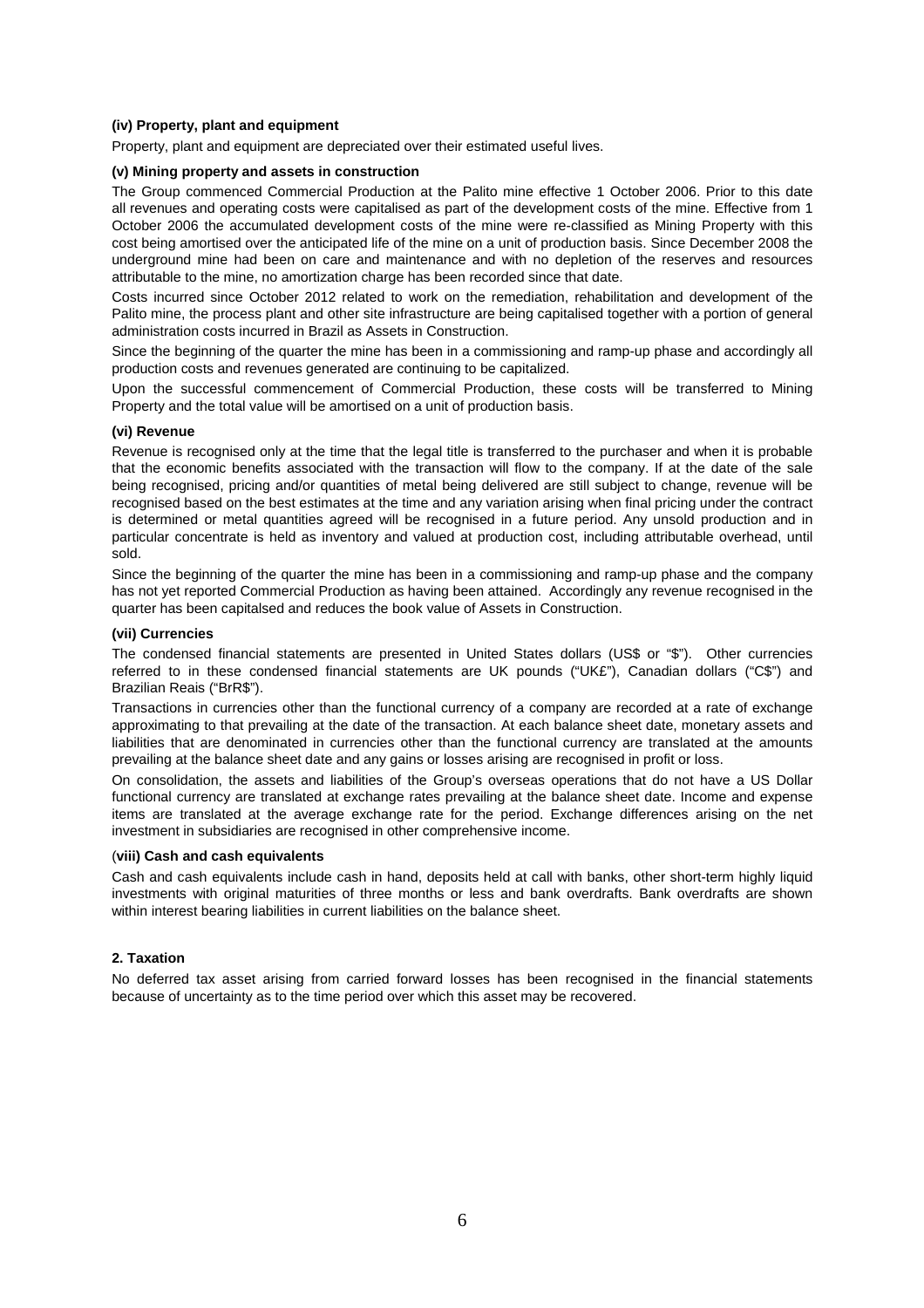# **3. Earnings per share**

|                                                   | 3 months ended<br>31 March 2014<br>(unaudited) | 3 months ended<br>31 March 2013<br>(unaudited) |
|---------------------------------------------------|------------------------------------------------|------------------------------------------------|
|                                                   | \$                                             | \$                                             |
| Loss attributable to ordinary shareholders (US\$) | 1,257,621                                      | 1,359,226                                      |
| Weighted average ordinary shares in issue         | 520,833,648                                    | 313,268,529                                    |
| Basic and diluted loss per share (US cents)       | 0.24                                           | 0.43                                           |

# **4. Segmental analysis**

÷.

The following information is given about the Group's reportable segments:

The Chief Operating Decision Maker is the Board of Directors. The Board reviews the Group's internal reporting in order to assess performance of the business. Management has determined the operating segments based on the reports reviewed by the Board.

The Board considers the performance of the Group by the geographical location of expenditures, and the division of capital expenditure between exploration and operations.

An analysis of the results for the three month period by management segment is as follows:

| 3 months ended 31 March 2014 |               | 3 months ended 31 March 2013 |             |               |             |             |
|------------------------------|---------------|------------------------------|-------------|---------------|-------------|-------------|
|                              |               | (unaudited)                  |             |               | (unaudited) |             |
|                              | <b>Brazil</b> | <b>Unallocated</b>           | Total       | <b>Brazil</b> | Unallocated | Total       |
|                              | \$            | \$                           | \$          | \$            |             | \$          |
| Revenue                      |               |                              |             |               |             |             |
| Operating                    |               |                              |             |               |             |             |
| expenses                     |               |                              |             |               |             |             |
| <b>Operating loss</b>        |               |                              |             |               |             |             |
| Administration               | (371, 305)    | (540, 674)                   | (911, 979)  | (220, 421)    | (688, 332)  | (908, 753)  |
| expenses                     |               |                              |             |               |             |             |
| Share based                  |               | (29, 587)                    | (29, 587)   |               | (47, 846)   | (47, 846)   |
| payments                     |               |                              |             |               |             |             |
| Provisions,                  |               |                              |             |               |             |             |
| depreciation and             | (124, 908)    | (1,075)                      | (125, 983)  | (107, 170)    | (497)       | (107, 667)  |
| loss on asset                |               |                              |             |               |             |             |
| disposals                    |               |                              |             |               |             |             |
| Operating loss               | (496, 213)    | (571, 336)                   | (1,067,549) | (327, 591)    | (736, 675)  | (1,064,266) |
| Foreign                      |               |                              |             |               |             |             |
| exchange                     |               | (9,918)                      | (9,918)     |               | (255, 218)  | (255, 218)  |
| gain/(loss)                  |               |                              |             |               |             |             |
| Interest                     |               | (180, 154)                   | (180, 154)  | (230)         | (39, 512)   | (39,742)    |
| (expense)/income             |               |                              |             |               |             |             |
| Loss before                  | (496, 213)    | (761, 408)                   | (1,257,621) | (327, 821)    | (1,031,405) | (1,359,226) |
| taxation                     |               |                              |             |               |             |             |

An analysis of non-current assets by location is as follows:

|                      |             | <b>Total non-current assets</b> |             |  |
|----------------------|-------------|---------------------------------|-------------|--|
|                      | 31 March    | 31 March                        | 31 December |  |
|                      | 2014        | 2013                            | 2013        |  |
|                      | (unaudited) | (unaudited)                     | (audited)   |  |
|                      |             |                                 |             |  |
| Brazil – operations  | 38,543,724  | 29.185.040                      | 36,001,733  |  |
| Brazil - exploration | 25,607,411  | 17,696,480                      | 24,659,003  |  |
| Other                | 5.511       | 2.325                           | 6,585       |  |
|                      | 64,156,646  | 46.883.845                      | 60,667,321  |  |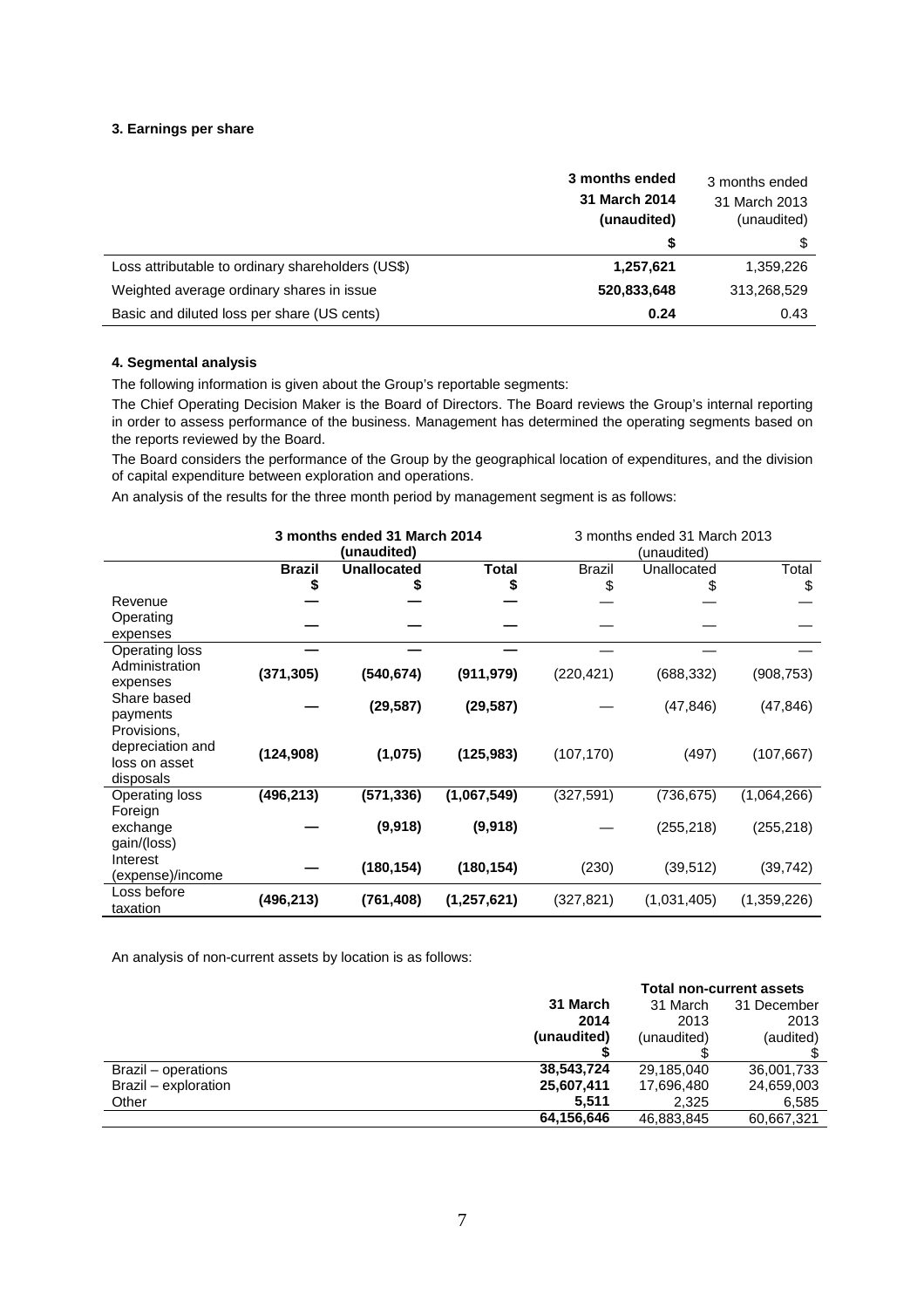An analysis of total assets by location is as follows:

|               |             | <b>Total assets</b> |             |  |
|---------------|-------------|---------------------|-------------|--|
|               | 31 March    | 31 March            | 31 December |  |
|               | 2014        | 2013                | 2013        |  |
|               | (unaudited) | (unaudited)         | (audited)   |  |
|               |             |                     |             |  |
| <b>Brazil</b> | 72,289,548  | 49,207,707          | 66,096,282  |  |
| Other         | 11,821,992  | 19,557,215          | 3,591,813   |  |
|               | 84,111,540  | 68,764,922          | 69,688,095  |  |

During the three month period, the following amounts incurred by area were capitalised as development and deferred exploration costs:

|        | For the 3         | For the 3         | For the year |
|--------|-------------------|-------------------|--------------|
|        | month period      | month period      | ended 31     |
|        | ended 31          | ended 31          | December     |
|        | <b>March 2014</b> | <b>March 2013</b> | 2013         |
|        | (unaudited)       | (unaudited)       | (audited)    |
| Brazil | 374,959           | 112,697           | 10,626,954   |
| Other  | 374,959           | 112,697           | 10,626,954   |

# **5. Deferred exploration costs**

|                                         | 31 March    | 31 March    | 31 December |
|-----------------------------------------|-------------|-------------|-------------|
|                                         | 2014        | 2013        | 2013        |
|                                         | (unaudited) | (unaudited) | (audited)   |
| Cost                                    |             |             |             |
| Balance at beginning of period          | 24,659,003  | 17,360,805  | 17,360,805  |
| Exploration and development expenditure | 374,959     | 111,137     | 2,432,871   |
| Share option charges                    |             | 1,561       | 6,244       |
| Additions on acquisition of subsidiary  |             |             | 8,187,839   |
| Write-off of past exploration costs     |             |             | (1,007,233) |
| Foreign exchange movements              | 573,449     | 222,977     | (2,321,523) |
| Balance at end of period                | 25,607,411  | 17,696,480  | 24,659,003  |

# **6. Property, plant and equipment including mining property and projects in construction**

|                                        | 31 March<br>2014<br>(unaudited) | 31 March<br>2013<br>(unaudited) | 31 December<br>2013 |
|----------------------------------------|---------------------------------|---------------------------------|---------------------|
| Cost                                   |                                 |                                 | (audited)           |
| Balance at beginning of period         | 50,761,593                      | 42,364,175                      | 42,364,175          |
| Additions <sup>(1)</sup>               | 1,633,902                       | 2,079,391                       | 13,713,894          |
| Additions on acquisition of subsidiary |                                 |                                 | 321,674             |
| Foreign exchange movements             | 1,557,927                       | 544.960                         | (5,638,150)         |
| <b>Disposals</b>                       |                                 |                                 |                     |
| Balance at end of period               | 53,953,422                      | 44,988,526                      | 50,761,593          |

(1) Additions include capitalised operational costs for the period net of any revenues recognized in the period.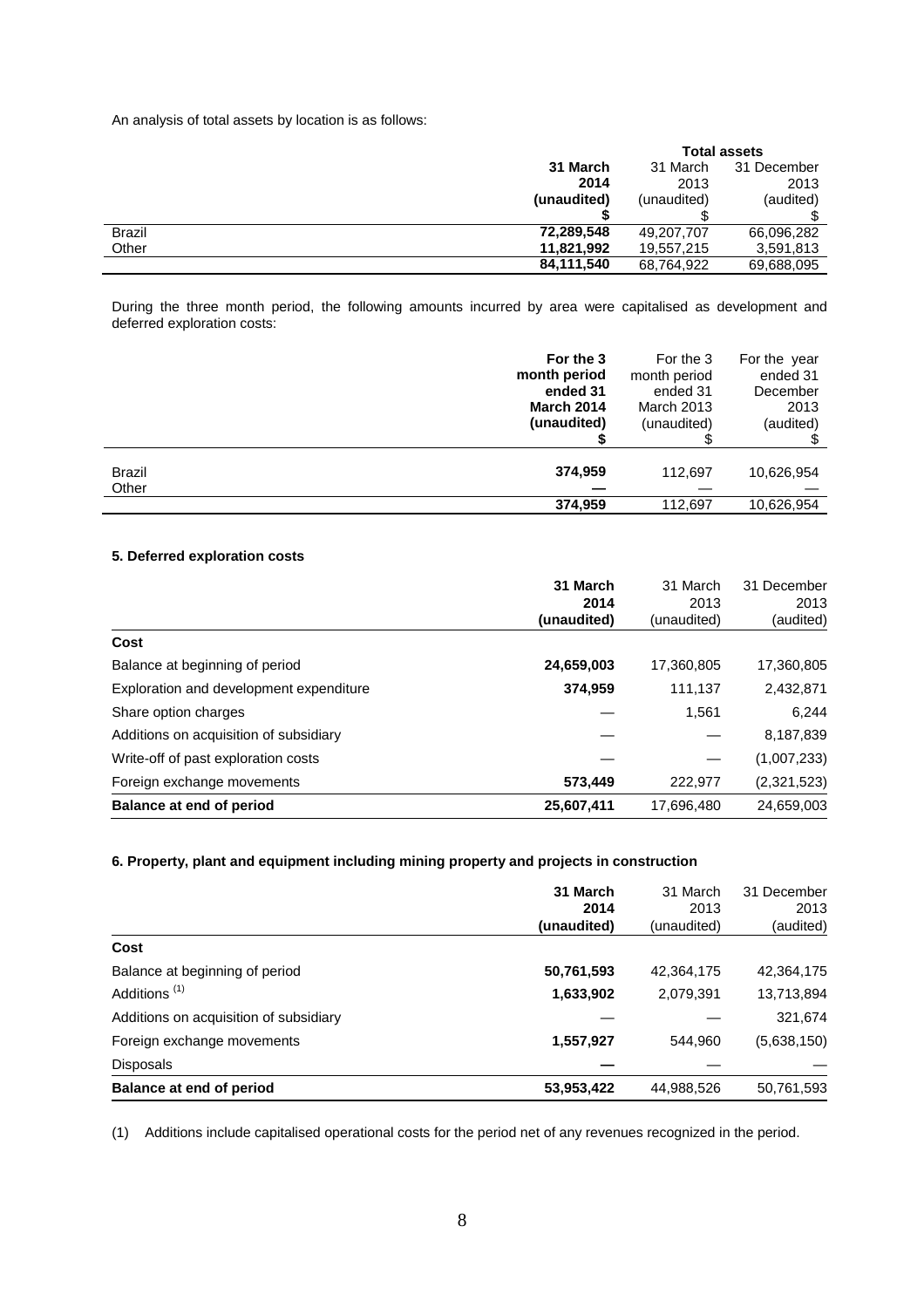|                                      | 31 March       | 31 March       | 31 December    |
|--------------------------------------|----------------|----------------|----------------|
|                                      | 2014           | 2013           | 2013           |
|                                      | (unaudited)    | (unaudited)    | (audited)      |
|                                      |                |                |                |
| <b>Accumulated depreciation</b>      |                |                |                |
| Balance at beginning of period       | (14.753.275)   | (15, 515, 184) | (15, 515, 184) |
| Charge for period                    | (256, 072)     | (107, 665)     | (750, 807)     |
| Balance on acquisition of subsidiary |                |                | (66, 812)      |
| Foreign exchange movements           | (394, 840)     | (178, 312)     | 1,579,528      |
| Eliminated on sale of asset          |                |                |                |
| Balance at end of period             | (15, 404, 187) | (15,801,161)   | (14, 753, 275) |
| Net book value at end of period      | 38,549,235     | 29,187,365     | 36,008,318     |

#### **7. Inventories**

|                                            | 31 March<br>2014<br>(unaudited) | 31 March<br>2013<br>(unaudited) | 31 December<br>2013<br>(audited) |
|--------------------------------------------|---------------------------------|---------------------------------|----------------------------------|
|                                            |                                 |                                 |                                  |
| Consumables                                | 927,898                         | 795.485                         | 891,969                          |
| Ore stockpile s and other work in progress | 2,994,938                       |                                 | 2,998,911                        |
| Finished goods                             | 1,936,013                       |                                 |                                  |
| Balance at end of period                   | 5,858,849                       | 795,485                         | 3,890,880                        |

#### **8. Contractual commitments**

The following table sets out the maturity profile of the Group's contractual commitments excluding trade liabilities as at 31 March 2014 and commitments under operating leases.

|                                      | Payments due by period |           |           |           |       |
|--------------------------------------|------------------------|-----------|-----------|-----------|-------|
|                                      | Less than 1            |           |           | After 5   |       |
|                                      | Total                  | year      | 1-3 years | 4-5 years | years |
|                                      |                        |           |           |           | \$    |
| Long term debt                       | 463,768                | 463,768   |           |           |       |
| Capital lease obligations            | 1,234,856              | 553,002   | 681,854   |           |       |
| Operating leases                     | 68.484                 | 68.484    |           |           |       |
| Purchase obligations                 |                        |           |           |           |       |
| Other long term obligations          |                        |           |           |           |       |
| <b>Total contractual obligations</b> | 1,767,108              | 1,085,254 | 681,854   |           |       |

### **9. Contingencies**

Employment legislation in Brazil allows former employees to bring claims against an employer at any time for a period of two years from the date of cessation of employment and regardless of whether the employee left the company voluntarily or had their contract terminated by the company. The Group considers that it operates in compliance with the law at all times but is aware that claims are made against all companies in Brazil on a regular basis. Whilst not accepting legal liability the Group makes provision or accrues for all known claims further claims may arise at any time.

Serabi Mineraçăo SA ("SMSA") has been requested by the Tax Authorities for the State of Para, to provide supporting documentation in respect of certain tax reclaims made by SMSA dating back for six years. The Group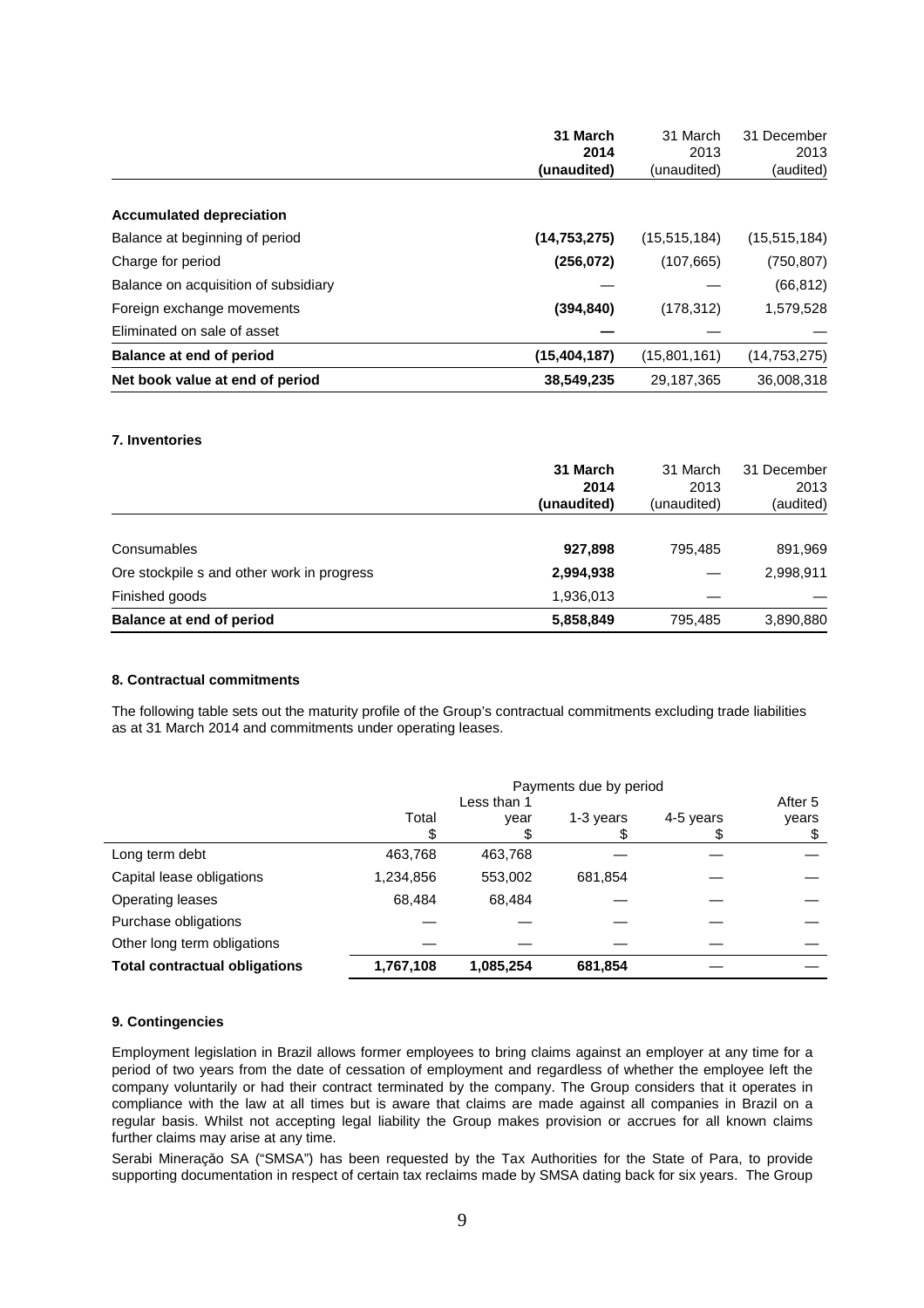considers that it will be able to supply all necessary documentary evidence in respect of the claims made and that all claims made were in accordance with prevailing legislation. The total sum of the tax claims that are subject to this review is BR\$1.6 million, which at the period-end is equivalent to US\$707,000.

### **10. Related party transactions**

On 20 December 2013, the Company entered into a secured loan agreement for a total facility of US\$7.5 million ("the 2013 Loan Agreement") with Fratelli Investments Limited ("Fratelli") to provide working capital to the Company and to enable the Company to commence initial development works at the Sao Chico project and at the same time entered into a conditional subscription agreement with Fratelli as part of an overall placement of shares and warrants to raise a minimum of UK£6.25 million and a maximum of UK£10.0 million. At that time Fratelli held a 40.5% interest in the issued share capital of the Company. Under the 2013 Loan Agreement Fratelli agreed to provide up to US\$7.5 million to be drawn down in three instalments commencing from the date of the agreement to provide working capital to the Company and the Group during the start-up phase of gold production at Palito and to finance the initial development at the Sao Chico project. The loan was to be repaid by the earlier of 30 April 2014 and the date falling seven days after the funds due from Fratelli under the conditional subscription were received and carried interest at a rate of 12% per annum and an arrangement fee of 3% of the facility amount. The loan was secured against (i) the entire share capital of Serabi Mining Ltd, a subsidiary of Serabi Gold plc, and the 99.99% shareholder of Serabi Mineraçăo SA, which is the licence holder for the Palito Mine and (ii) the entire share capital of Kenai Resource Ltd a subsidiary of Serabi Gold plc and the 100 per cent shareholder of Gold Aura do Brasil Mineraçăo Ltda, which is the licence holder for the Sao Chico project. In addition the Company also made a charge in favour of Fratelli over all current and future sums owed by Serabi Mineraçăo SA to Serabi Gold plc. Following completion of the share placing on 3 March 2014, all amounts borrowed by the Company under the loan facility plus accrued interest were repaid to Fratelli and all security released.

On 3 March 2014, the Company completed a placing of 200 million units at a price of UK£0.05 per unit raising gross proceeds of UK£10 million. The share placement was pursuant to a conditional subscription agreement entered into on 20 December 2013 between the Company and Fratelli Investments Limited ("Fratelli") to subscribe for a minimum of 125 million units and a maximum of 162.5 million units to finance initial development and underground drilling at the Sao Chico project and to provide further working capital to the business during the start-up phase of gold production at Palito. The final form of the investment by Fratelli comprised (a) a subscription for 125 million units at the Subscription Price of 5 pence per unit; and (b) a further subscription for 27.5 million units at a subscription price of 5 pence per unit. The company procured third party investment not deemed to be acting in concert with Fratelli for 47.5 million units.

Each unit comprised one new ordinary share and one half of a warrant. Each whole warrant entitles the holder to subscribe for one new ordinary share at a price of 6p for a period ending 2 March 2016.

As a result of their subscription Fratelli acquired a direct interest of 51.37% in the share capital of the Company and became a controlling party. On 11 April 2014 the Company was informed that Fratelli had acquired a further 1,321,435 ordinary shares increasing their interest to 51.57% of the share capital of the company.

Following completion of the share placement the Group repaid a short-term loan facility of US\$7.5 million plus accrued interest that had been provided to the Company by Fratelli.

### **11. Share capital**

### **a) Ordinary and deferred shares**

|                                                 | 31 March 2014<br>(unaudited) | 31 March 2013<br>(unaudited) |             |            | 31 December 2013<br>(audited) |            |
|-------------------------------------------------|------------------------------|------------------------------|-------------|------------|-------------------------------|------------|
| <b>Ordinary shares</b>                          | Number                       | \$                           | Number      | \$         | Number                        | \$         |
| <b>Balance at beginning of</b><br>period        | 456,389,204                  | 35,981,817                   | 91,268,529  | 7,395,598  | 91,268,529                    | 7,395,598  |
| Issue of shares for cash                        | 200,000,000                  | 1,665,000                    | 270,000,000 | 21,357,000 | 270,000,000                   | 21,357,000 |
| Issue of shares on<br>acquisition of subsidiary |                              |                              |             |            | 95,120,675                    | 7,229,219  |
| Reclassified in period                          |                              | (32,383,635)                 |             |            |                               |            |
| Balance at end of period                        | 656,389,204                  | 5,263,182                    | 361,268,529 | 28,752,598 | 456,389,204                   | 35,981,817 |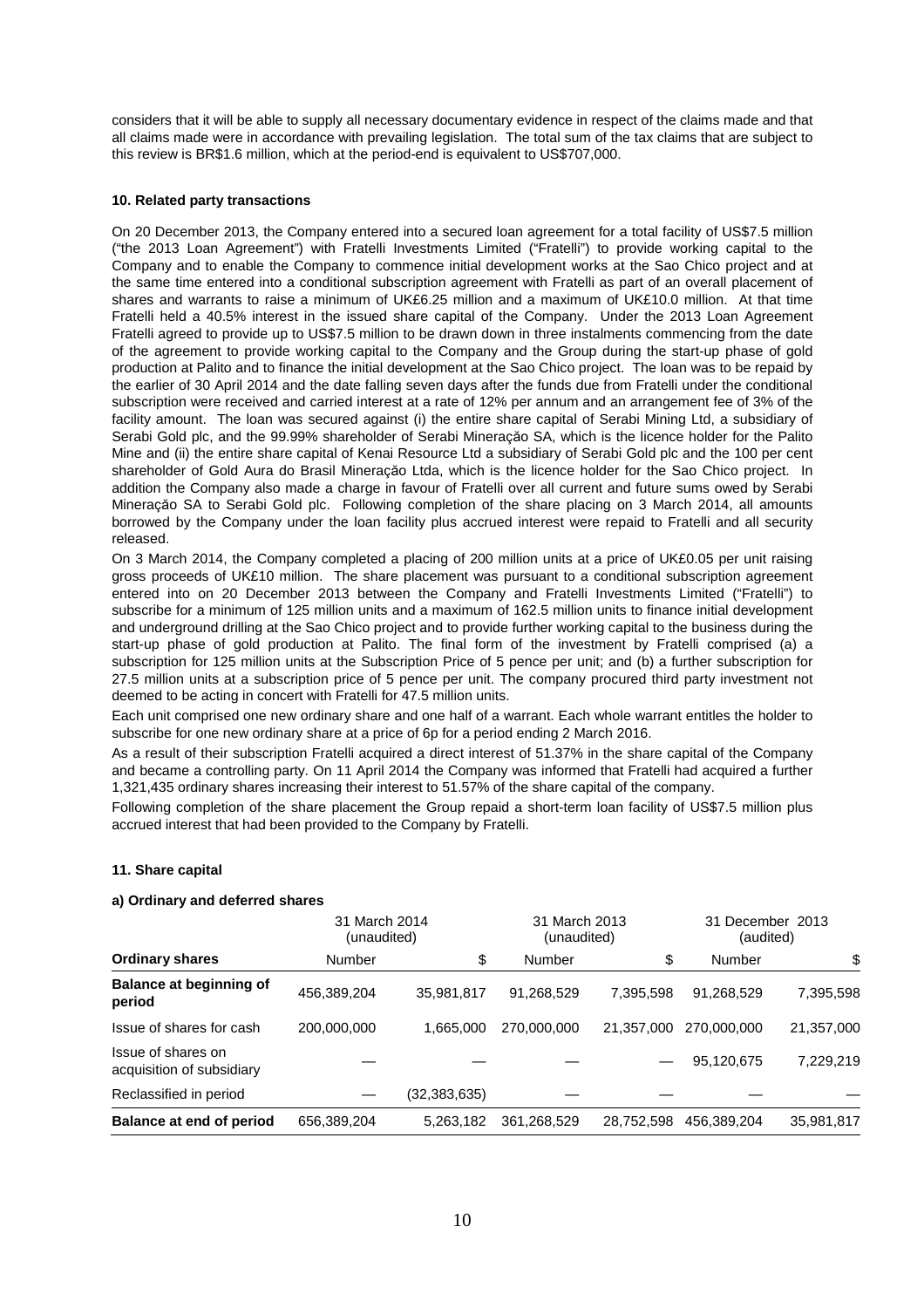|                                                  | 31 March 2014 | 31 March 2013<br>(unaudited)<br>(unaudited) |             |            | 31 December 2013<br>(audited) |            |
|--------------------------------------------------|---------------|---------------------------------------------|-------------|------------|-------------------------------|------------|
| <b>Deferred shares</b>                           | Number        |                                             | Number      | \$         | Number                        | \$         |
| <b>Balance at beginning and</b><br>end of period | 140.139.065   | 24.021.395                                  | 140.139.065 | 24.021.395 | 140.139.065                   | 24,021,395 |
| Reclassified in period                           | 456,389,204   | 32,383,635                                  |             |            |                               |            |
| Balance at end of period                         | 596,528,269   | 56,405,030                                  | 140.139.065 | 24.021.395 | 140.139.065                   | 24,021,395 |

The following issue of ordinary shares has occurred during the 3 month period ended 31 March 2014:

3 March 2014 Issue of 200,000,000 new units at a unit price of UK£0.05 per unit. Each unit comprised one new ordinary share and one half of a warrant. Each whole warrant entitles the holder to subscribe for one new ordinary share at a price of UK£0.06 for a period ending 2 March 2016.

On 3 March 2014, shareholders approved a capital reorganisation whereby the existing ordinary shares of 5 pence each were sub-divided and re-classified into one new ordinary share of 0.5 pence and one new deferred share of 4.5 pence. The rights attaching to the new ordinary shares are, save for the change in the nominal value and the entitlement of shareholders in respect of a return of capital or other distribution arising therefrom, identical in all respects to those of the existing ordinary shares.

The new deferred shares, in common with the existing deferred shares, have no voting or dividend rights and on a return of capital, the right only to receive the amount paid up thereon after the holders of the ordinary shares have received the aggregate amount paid up thereon plus UK£100 per ordinary share. Any further surplus shall be distributed only amongst the holders of ordinary shares.

# **(b) Warrants**

As at 31 March 2014 the following warrants remain outstanding:

|                                             | Number      | Exercise Price | Expiry          |
|---------------------------------------------|-------------|----------------|-----------------|
| Non-tradable warrants - 2013 <sup>(1)</sup> | 8,135,035   | <b>UK£0.10</b> | 16 January 2015 |
| Non-tradable warrants - $2014^{(2)}$        | 100,000,000 | UK£0.06        | 2 March 2016    |
|                                             | 108,135,035 |                |                 |

(1) The company has calculated the value of each of the share purchase warrants as UK£0.0069 and accordingly has established a warrant reserve in relation to the deemed value ascribed to these warrants.

(2) The Company has calculated the value of each of these share purchase warrants as UK£0.0022 and accordingly has established a warrant reserve in relation to the deemed value ascribed to these warrants.

#### **(c) Stock option reserve**

### **Contributed surplus**

|                                | US\$      |
|--------------------------------|-----------|
| Balance at beginning of period | 2,330,789 |
| Option costs for period        | 29,587    |
| Balance at end of period       | 2,360,376 |

Under the Company's Stock Option Plan (the "2011 Plan"), stock options may be granted only to directors, officers, employees and consultants of the Company or to their permitted assignees and may be granted for a term not exceeding ten years. The Ordinary Shares to be purchased upon exercise of each option must be paid for in full by the grantee at the time of exercise. Unless otherwise directed by the Board of Directors at the date of the grant, each award shall vest as to one third on the date of grant, one third on the first anniversary of grant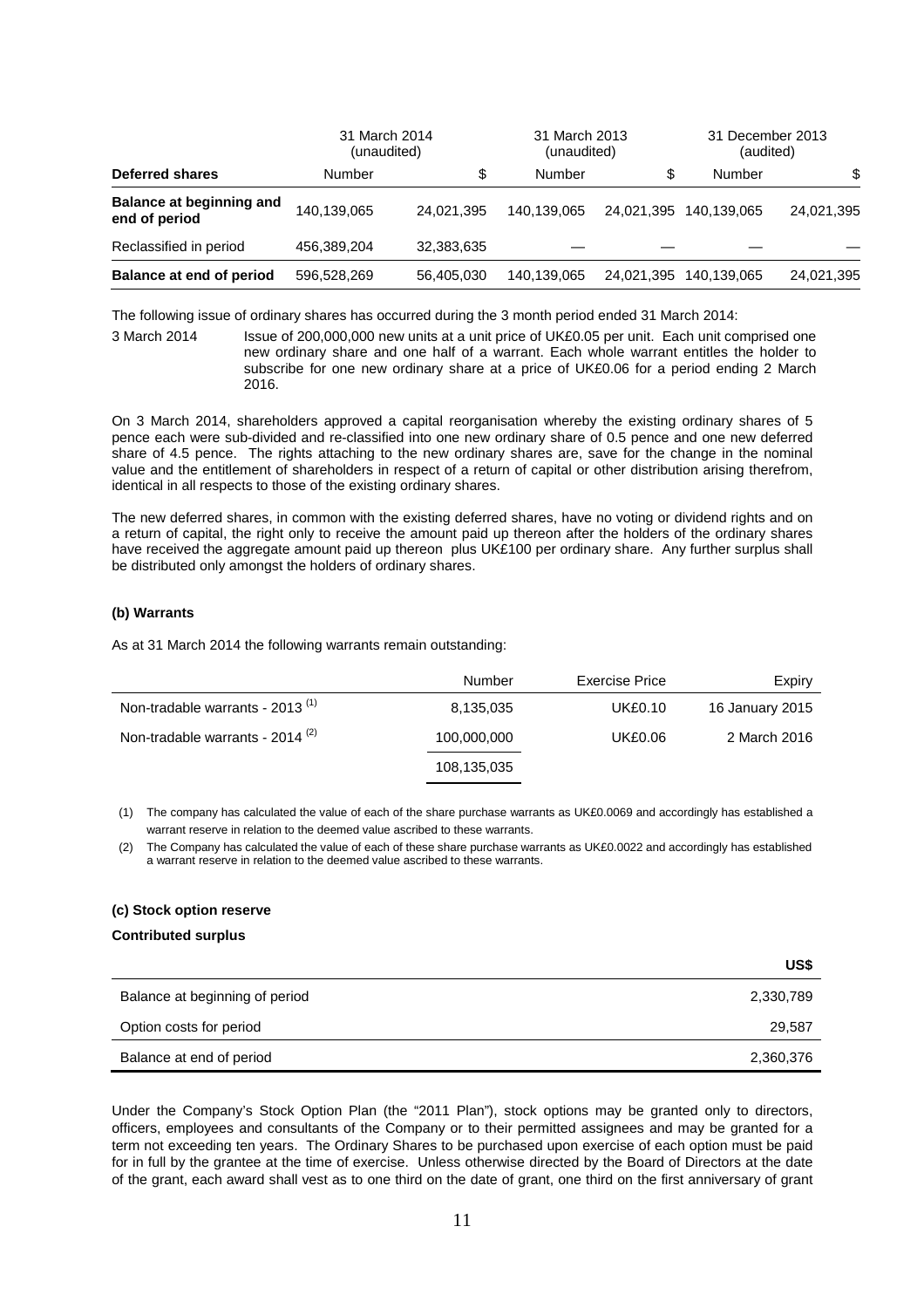and the balance vesting on the second anniversary of the date of grant. The board of directors shall also be entitled to establish performance criteria, which may affect the vesting of the options or the rights of the holder to exercise the options. The 2011 Plan reserves for issuance, pursuant to its terms, up to 10% of the number of Ordinary Shares issued or issuable and outstanding from time to time.

The Company has operated other plans which have now been discontinued but certain options granted to individuals no longer employed by the Company continue to be outstanding under these plans.

The following summarises the outstanding options in issue at 31 March 2014 under the various plans that have been operated by the Company:

| Issue date       | Options outstanding | Options vested | Exercise price  | Expiry           |
|------------------|---------------------|----------------|-----------------|------------------|
| 18 July 2013     | 960,500             | 960,500        | C\$0.31176      | 1 October 2015   |
| 18 July 2013     | 1,572,500           | 1,572,500      | C\$0.29411      | 7 June 2016      |
| 26 January 2013  | 14,750,000          | 10,150,002     | <b>UK£0.061</b> | 25 January 2016  |
| 21 May 2012      | 500,000             | 333,334        | <b>UK£0.15</b>  | 20 May 2015      |
| 31 May 2011      | 1,600,000           | 1,600,000      | C\$0.60         | 30 May 2014      |
| 28 January 2011  | 1,285,000           | 1,285,000      | <b>UK£0.41</b>  | 27 January 2021  |
| 28 January 2011  | 450,000             | 450,000        | <b>UK£0.37</b>  | 27 January 2021  |
| 21 December 2009 | 1,700,000           | 1,700,000      | <b>UK£0.15</b>  | 20 December 2019 |
| 01 April 2006    | 278,360             | 278,360        | <b>UK£1.50</b>  | 1 April 2016     |
| 01 April 2006    | 274,925             | 274,925        | <b>UK£3.00</b>  | 1 April 2016     |
| 15 November 2007 | 25,000              | 25,000         | <b>UK£2.64</b>  | 14 November 2017 |
|                  | 23,396,285          | 18,629,621     |                 |                  |

The approximate weighted average exercise price is UK£0.18

On 7 April 2014 the Company issued 13,500,000 share options at an exercise price of UK£0.05 of which 4,533,336 have vested and a further 250,000 share options at a price of UK£0.06665 all of which vested on the date of issue.

### **12. Impairment**

For the purposes of the preparation of the annual audited financial statements for the year ended 31 December 2013, management undertook an impairment review of the Group's exploration, development and production assets.

The carrying value of the assets relating to the Palito Mine at that time (after taking into account existing impairment provisions) was US\$36.0 million. As at 31 March 2014 the carrying value of the assets relating to the Palito Mine (after taking into account existing impairment provisions) is US\$38.5 million the increase primarily represented by:

- (1) additional capital expenditure incurred during the period,
- (2) operational costs for the quarter which have been capitalised net of revenues recognised in the period for gold and other metals sold.

As at 31 December 2013, management made an estimate of the of the value in use attributable to the Palito Mine and the major assumptions underlying this estimate are detailed in note 19 to the Company's Annual Report and Financial Statements for the year ended 31 December 2013. Management do not consider that any events have occurred during the period since the preparation of that estimate which would lead them to vary any of the assumptions underlying the estimate of the value in use which supports the amended carrying value as at 31 March 2014. Accordingly no adjustment has been made to the impairment provision carried in the books of the group. The matter will continue to be reviewed in future periods.

### **13. Post Balance Sheet Events**

Between the end of the financial period and the date that the financial statements were approved by the board of directors there have been no item, transaction or event of a material or unusual nature likely, in the opinion of the